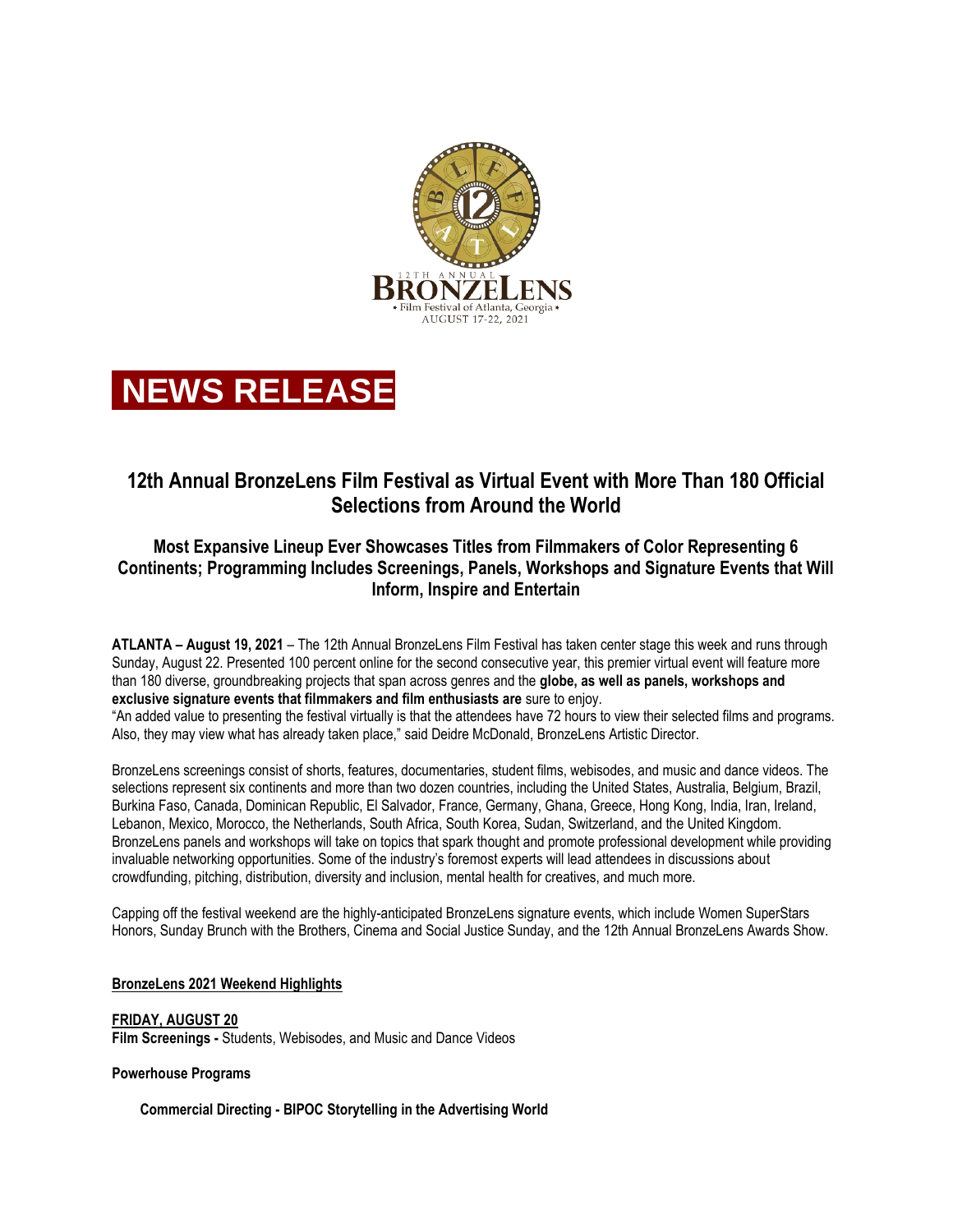There is a critical need for creative content that represents the veritable experiences of people of color within the construct of advertising and promotion. Proctor and Gamble's provocative *Widen the Screen* campaign is one of many examples of corporations making a concerted effort to responsibly expose cultural nuances through marketing. **Deborah Riley Draper**, award-winning writer, producer, director, and veteran advertising executive will lead the discussion with Oscar Nominated director **Kevin Wilson**, **Tamika Lamison**, Executive Director of the Commercial Film Directors Diversity Program, **Ben Howard**, Associate Creative Director, The Grey Group, and **Tabitha Mason Elliott**, Partner, Head of Production for Bark Bark and Association of Independent Commercial Producers Equity and Inclusion Chair.

#### **Being Pitch Ready Part II - From Reel to Deal Presented in Collaboration with the Atlanta Pitch Summit**

**Cela Sutton** of Paramount Plus, **Sheoyki Jones**, Creative Program Manager of Invest Atlanta, **Precious Williams**, CEO of Perfect Pitches by Prescious, and Actress, Writer, Producer **Kiana Dancie** will discuss next level pitching execution with Moderator **Ty Johnston-Chavis**. Panel topics include acquiring funding, audience targeting, and negotiating.

### **SAGindie Low-Budget Film Contract Workshop**

SAGindie's **Colin McCormack** Communications Manager and **Eliza Hajek**, Manager of Development and Sponsorship will guide attendees through the SAG-AFTRA signatory process. Participants will learn how to hire professional actors for independent films regardless of budget. McCormick and Hajek will demonstrate the process of signing SAG-AFTRA lowbudget agreements from start to finish.

### **SATURDAY, AUGUST 21**

**Film Screenings -** Features

## **Powerhouse Programs**

## **Create Your Own Destiny w/ Twinkie Byrd**

Casting Director, Producer, and Director **Tracy "Twinkie" Byrd** will discuss best practices for career building, creating content, brand monetization, merchandising, establishing a production company, and Intellectual Property development.

### **Who's Looking for Content? - Distribution Opportunities**

Representatives for Cable, Subscription Video on Demand, Over the Top, and Streaming Platforms reveal multiple types of content they are seeking, licensing opportunities, and the correct way to submit work for consideration on their network, channel, or platform. **DeShuna Spencer**, CEO and Founder of kweliTV, **Tina Rodriguez**, Sr. Director, Programming and Acquisition for ASPiRE, **Brett Dismuke**, General Manager of ALLBLK, **Loretta Edwards Wilson**, Director of Scheduling and Acquisitions, Programming at TVOne/Cleo **Marvin Neil**, VP, Content Programming and Strategy for BET+, and **Joyce Coleman-Sampson**, Executive Production for Fox Soul.

**Women SuperStar Honors** celebrates the accomplishments of women of color who work in front of and behind the lens in the film and television industry. Five distinguished women of color who perform with excellence in front of and behind the lens will be recipients of the **2021 BronzeLens Women SuperStars Awards**.

These legendary and emerging stars in their own right have significantly influenced the film and television industry. The **2021 BronzeLens Women SuperStars** are: Producer and Founder of Autumn Bailey Entertainment **Autumn Bailey-Ford** (*Maynard*, *Mine 9*, *Trading Paint*); President of CBS/NAACP Production Venture **Sheila Ducksworth**; Actress **Priah Ferguson ("Stranger Things," "Atlanta"**); Veteran writer and television Executive Producer **Sara Finney-Johnson ("Queen Sugar," "Family Matters," "The Parkers"**); and President and Chief Executive Officer of Crown Media Family Networks **Wonya Lucas**  (**Hallmark**). 90% of the proceed from this event benefit the newly established BronzeLens Creators Scholarship.

Since its inception, 52 women have received the BronzeLens Women SuperStars Award. The event takes place at 7:00 P.M. EST.

## **SUNDAY, AUGUST 22**

**Sunday Brunch with the Brothers** will be moderated by WSB-TV Atlanta Journalist **Tom Jones**, the conversation will focus on the impact of a pandemic year and the magnification of the great social and racial divides in America. Guest panelists include Actor, Producer, Rapper **Terayle Hill** *(The Quad, Cobra Kai)*; Actor **Derrex Brady** (Johnson, Any Day Now); Actor, Producer **Thomas Q. Jones** (Johnson, Straight Outta Compton, Catching Up); Actor, Editor, Producer **Deji LaRay** (Johnson, Greenleaf, Catching Up); and Actor, Director **Philip Smithey** (Johnson, Criminal Minds).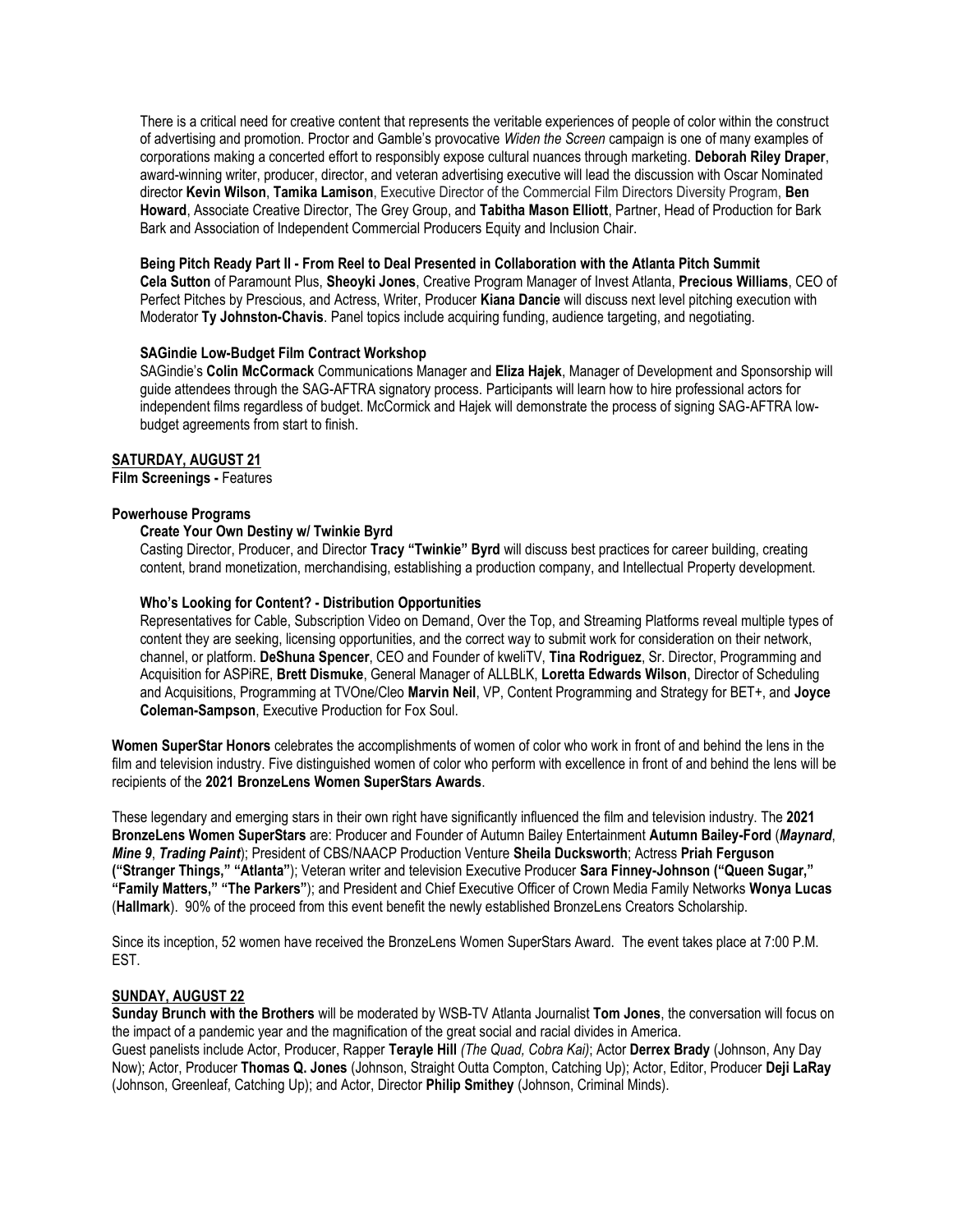Panelists will give perspectives on their future as African American men in this country. They will discuss the types of roles they believe should be created to foster social justice healing, while also sharing joys they experience in their chosen profession. This event is **FREE** and takes place virtually 12:00 Noon EST

## **REGISTRATION IS REQUIRED**.

**Cinema and Social Justice Sunday**, remains a critical and unique component of the BronzeLens Film Festival. As our country continues to face issues of racism and race relations, the subject matters addressed during Cinema and Social Justice Sunday are timelier than ever.

2021 Cinema and Social Justice Sunday feature is: *100 Years From Mississippi* **Director:** Tarabu Betserai Kirkland **Producers**: Tarabu Betserai Kirkland, Gina Rugolo Judd, Barry Shabaka Henley

This event is **FREE** and takes place virtually 1:30 P.M. EST

## **REGISTRATION IS REQUIRED**.

**12th Annual BronzeLens Awards Show** will salute the "Best of Festival" filmmakers. Categories include the best in Features, Documentaries, Shorts, Short Documentaries, Reel South Southern Documentaries**,** Webisodes, Students, Music Videos, and Dance Videos, as well as Best Actress and Best Actor.

The Founder's Award was presented to Tia Powell, publisher of OZ Magazine; the Festival's Trailblazer Award winner was Madeline Anderson, award-winning documentary filmmaker/producer director/educator. The event takes place at virtually 5:00P.M. EST.

For the complete BronzeLens Film Festival schedule and to register, please visit [https://bronzelens.com/.](https://bronzelens.com/)

#### **About the BronzeLens Film Festival**

BronzeLens Film Festival of Atlanta, Georgia, is a non-profit organization, founded in 2009, that is dedicated to bringing national and worldwide attention to Atlanta as a center for film and film production for people of color. Its mission is two-fold: to promote Atlanta as the film mecca for people of color, and to showcase films and provide networking opportunities that will develop the next generation of filmmakers. Since its inception, BronzeLens producers have brought national and worldwide attention to Atlanta, helping to showcase the city as a leader in the thriving film industry. For more information regarding the BronzeLens Film Festival, please visit [https://bronzelens.com/.](https://bronzelens.com/)

#### **###**

**Media Access** Approved media will have access to festival programming online and receive a written confirmation. This includes media opportunities for the available filmmakers. To request access, please email sommerbronzelens@gmail.com.

**Contacts: Terri Vismale-Morris** Director of Public Relations tvmorris@bronzelens.com

**Sommer Vega** Manager, Public Relations sommerbronzelens@gmail.com

**Tandi Reddick** Media Relations Manager tandibronzelens@gmail.com